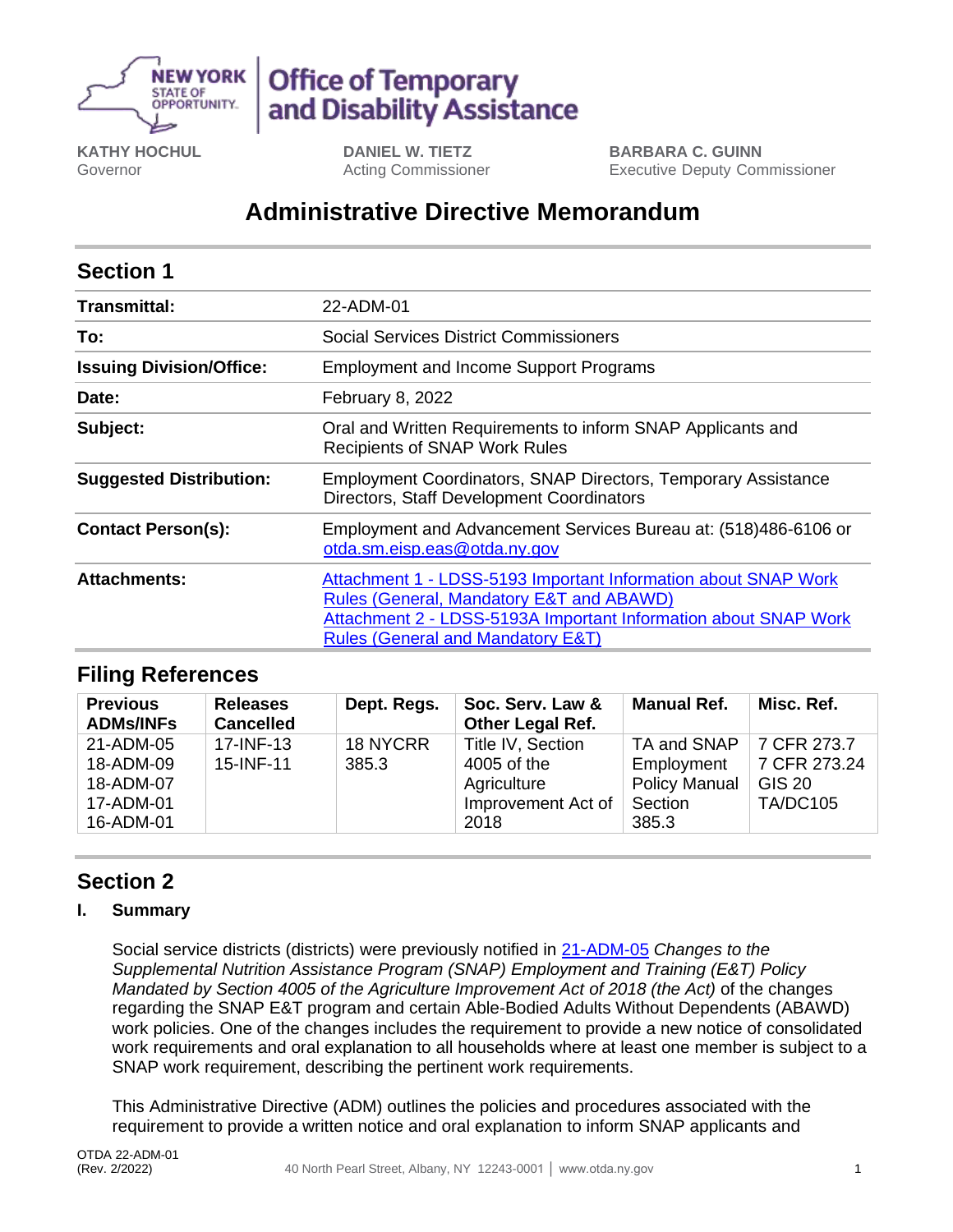recipients about their SNAP work requirements. The ADM also provides the newly developed consolidated work requirement notices that must be used based on household circumstances. The forms are available on e-forms and Intelligent Auto-fill (IAF).

#### **II. Purpose**

The purpose of this ADM is to outline policies and procedures associated with the requirement to provide a written notice and oral explanation to inform SNAP applicants and recipients about their SNAP work requirements. The New York State Office of Temporary and Disability Assistance (OTDA) has developed two new notice options for districts to use depending on the specific SNAP household circumstances:

- LDSS-5193 *Important Information about SNAP Work Rules (General, Mandatory E & T and ABAWD) –* This notice includes information regarding the general SNAP work requirement, mandatory SNAP E&T, and the ABAWD work requirement. This notice should be provided to all SNAP households where at least one household member is subject to the ABAWD work requirements.
- LDSS-5193A *Important Information about SNAP Work Rules (General and Mandatory E & T) -* This notice includes information regarding the general SNAP work requirement and mandatory SNAP E&T but does not explain the ABAWD work requirements. This notice should be provided to households where at least one household member is subject to the general SNAP work requirement or mandatory SNAP E & T but where no household member is subject to the ABAWD work requirements including households where all household members have been determined to be non-ABAWDs and households that reside in an area with an ABAWD waiver approved by the United States Department of Agriculture (USDA).

The appropriate written notice, LDSS-5193 or LDSS-5193A and oral explanation must be provided to the household at certification, recertification, and when a previously exempt household member or new household member becomes subject to work requirements.

In addition, the LDSS-5193 *Important Information about SNAP Work Rules (General, Mandatory E & T and ABAWD),* which includes all relevant information about the ABAWD work rules, replaces the LDSS-5072 *Informational Letter Regarding Able-Bodied Adults Without Dependents (ABAWD) Requirements*. All versions of the [LDSS-5072](http://otda.state.nyenet/ldss_eforms/eforms/5072.pdf) *Informational Letter Regarding Able-Bodied Adults Without Dependents (ABAWD) Requirements* should be destroyed, once the new LDSS-5193 *Important Information About SNAP Work Rules (General, Mandatory E & T and ABAWD)* is available on e-forms and through IAF.

#### **III. Background**

SNAP E&T assists household members in receipt of SNAP benefits gain skills, training, or work experience that will increase the individual's ability to obtain and maintain employment. In New York State, all non-exempt Temporary Assistance (TA)/SNAP applicant and recipient work registrants are mandatory SNAP E&T participants and are subject to certain work requirements as assigned by the district. For non-exempt Non-Temporary Assistance (NTA)/SNAP applicants and recipients, each district determines the extent to which non-exempt (NTA)/SNAP applicants and recipients are required to participate in SNAP E&T activities. District specific policies regarding SNAP E&T are outlined in each district's biennial TA and SNAP Employment Plan.

ABAWDs are a subset of the larger SNAP E&T population and are required by federal law to meet additional work requirements to receive SNAP benefits for more than three months in a 36-month period. To retain eligibility for SNAP, ABAWDs must participate in qualifying work activities for at least 80 hours per month or be granted an exclusion consistent with their district's ABAWD exclusion policy or reside in an area with a waiver approved by the USDA. New York State currently has a statewide waiver of the ABAWD time limit in effect through September 30, 2022. The current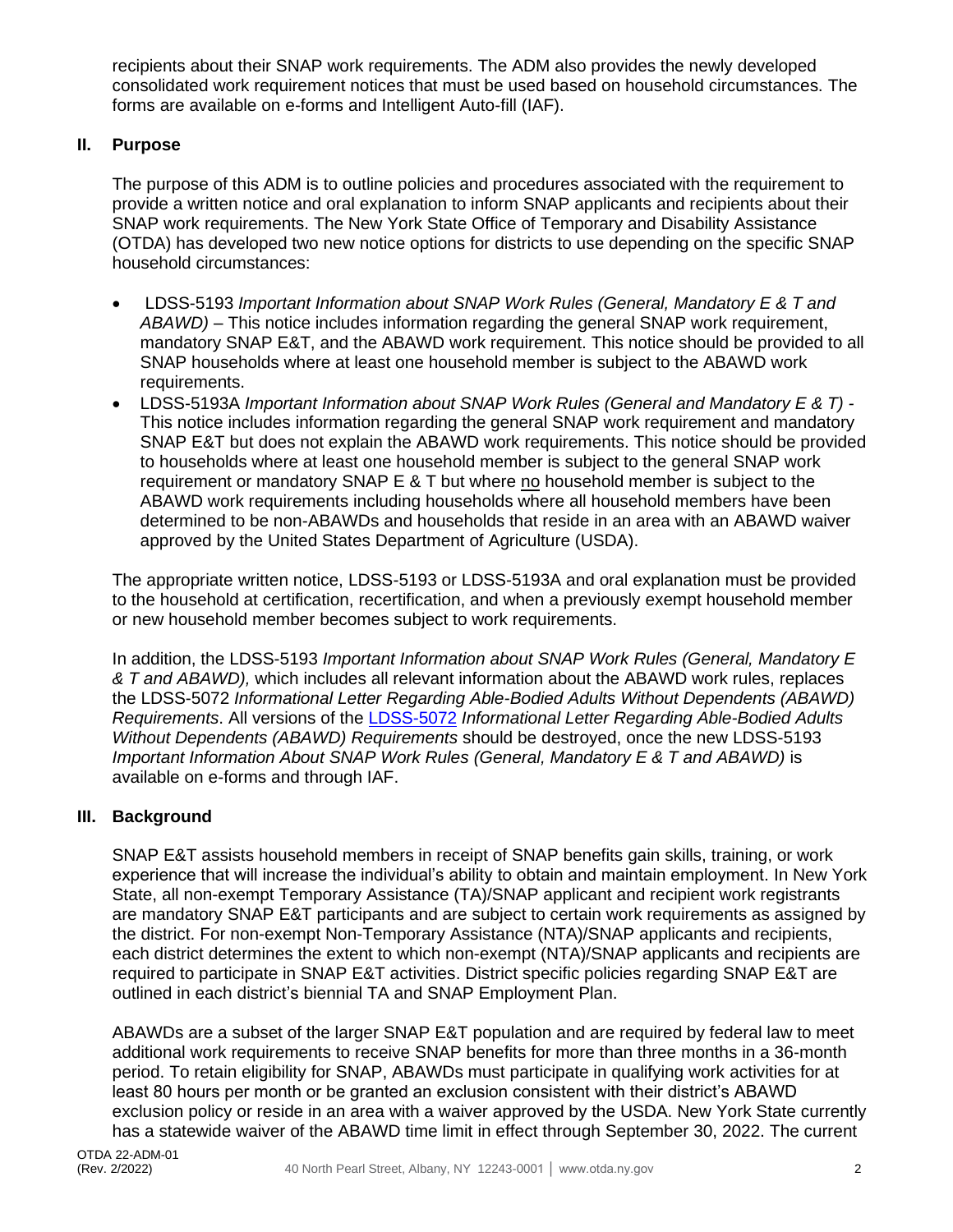36-month period for New York State is a fixed period that started on January 1, 2022. An ABAWD must also otherwise be eligible for SNAP benefits. Please see [17-ADM-01](https://otda.ny.gov/policy/directives/2017/ADM/17-ADM-01.pdf) for more information regarding ABAWD policy.

The purpose of the new LDSS-5193 and LDSS-5193A notices is to provide increased transparency for both the district and SNAP participants on work activity requirements and expectations. They are intended to improve communication between both parties regarding the nature of any work requirement that non-exempt SNAP applicants and recipients may be subject to, the consequences for not complying with work requirements, and how to take appropriate actions to remain eligible for SNAP.

#### **IV. Program Implications**

Section 4005 of the Act emphasized State agency responsibility to assist SNAP participants in finding and retaining employment. As a result, the USDA Food and Nutrition Service (FNS) final rule introduced a new requirement to provide a written consolidated notice and comprehensive oral explanation of the work requirements to all households where at least one member is subject to a work requirement. The LDSS-5193 and LDSS-5193A were designed by OTDA to meet the federal requirement for providing written notification published in the USDA FNS final rule and contain all pertinent information related to the applicable work requirements as explained previously in [21-](https://otda.ny.gov/policy/directives/2021/ADM/21-ADM-05.pdf) [ADM-05](https://otda.ny.gov/policy/directives/2021/ADM/21-ADM-05.pdf) (Section V, Subsection K).

For the purposes of the written consolidated notice, the work requirements are divided into three categories: General SNAP Work Rules, Mandatory SNAP E&T, and ABAWD Rules. Further information about each category is provided below.

- 1. General SNAP Work Rules Individuals must accept job offers unless they have a good cause reason not to do so; clients with a job that pays more than the equivalent of 30 hours times the federal minimum wage (currently \$217.50 per week) should not reduce their work hours below that threshold or voluntarily quit their job without a good cause reason (see [LDSS](http://otda.state.nyenet/ldss_eforms/eforms/5122.pdf) -5122 Supplemental Nutrition Assistance Program Employment and Training (SNAP E&T) Sanction Desk Guide for more information); clients should disclose details about their employment status when asked; individuals should participate in SNAP E&T activities as required when assigned by the district.
- 2. Mandatory SNAP E&T Clients, who are not otherwise exempt from SNAP work requirements as outlined in 18 NYCRR § 385.3, may be required to participate in supervised job search, job readiness activities, work experience, job skills training, vocational training, educational training, apprenticeships, subsidized employment, or other work activities for no more than 30 hours per week or 120 hours per month.
- 3. ABAWD Rules ABAWDs must participate in work (including in-kind or volunteer) or in a qualifying employment/education/training program/activity for at least 80 hours per month or comply with a Work Experience Program (WEP) assignment for the number of hours per month equal to the household's SNAP benefit divided by the higher of the federal or State minimum wage.

The LDSS-5193 *Important Information about SNAP Work Rules (General, Mandatory E & T and ABAWD)* lists which members of the SNAP household are subject to each of the three categories of work requirements.

To reduce districts' administrative burden of complying with the written requirement to inform SNAP applicants and recipients of their pertinent work requirements and to ensure that each SNAP household is receiving information relevant to the household's specific circumstances, OTDA has also developed the LDSS-5193A *Important Information about SNAP Work Rules (General and*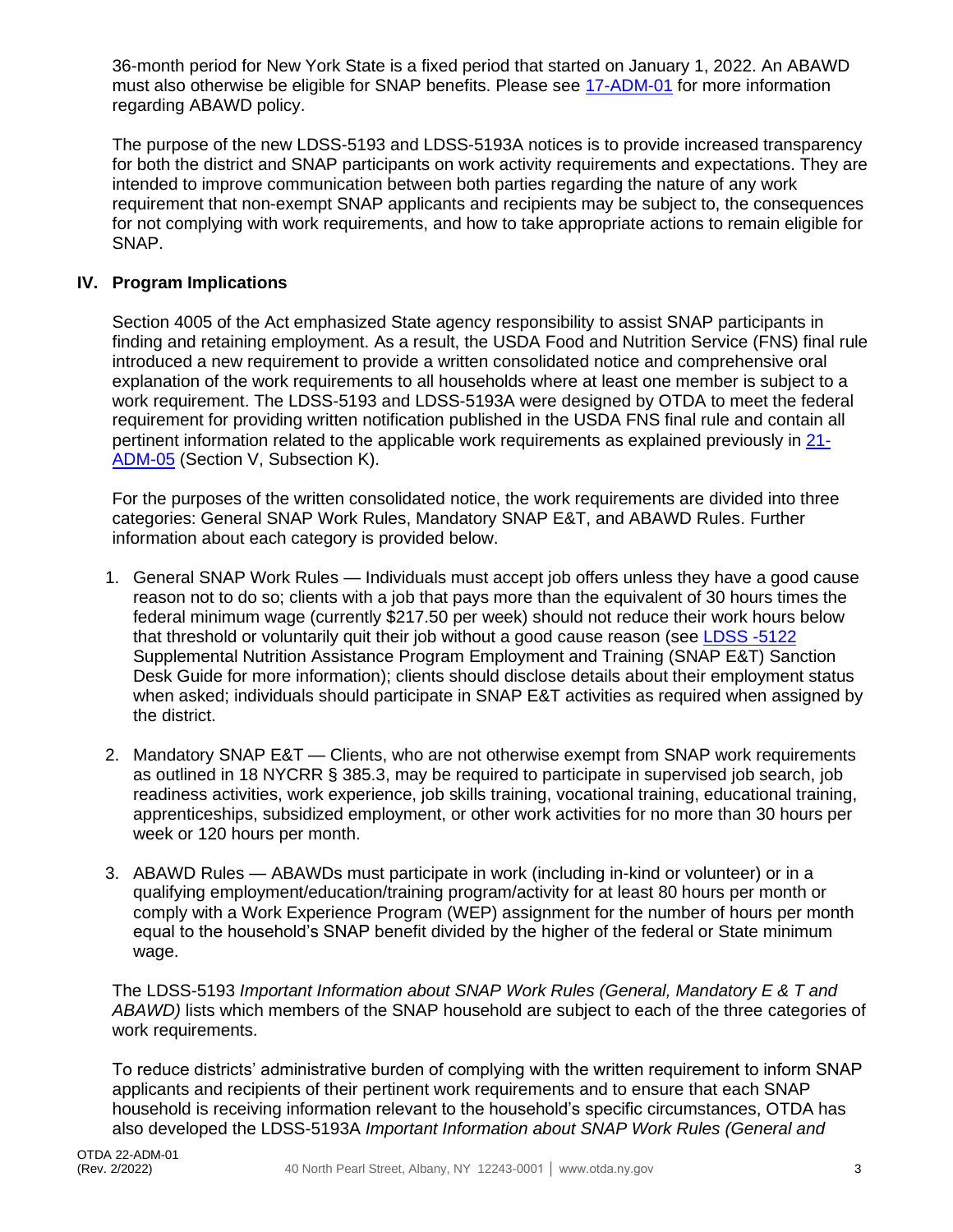*Mandatory E & T)* which does not include information related to the ABAWD work requirement and should be provided to households that do not contain members subject to the ABAWD Rules. The LDSS-5193A *Important Information about SNAP Work Rules (General and Mandatory E & T)*  should be used for SNAP households where all household members have been determined to be non-ABAWDs as well as households that reside in an area with a federally approved ABAWD waiver.

#### **V. Required Action**

Districts must provide the appropriate notice, the LDSS-5193 or the LDSS- 5193A to all SNAP households where at least one member is subject to a work requirement at certification, recertification, and when a previously exempt household member or new household member becomes subject to work requirements. Additionally, as the LDSS-5193 *Important Information about SNAP Work Rules (General, Mandatory E & T and ABAWD)* includes comprehensive information regarding the ABAWD work requirements, the [LDSS-5072](http://otda.state.nyenet/ldss_eforms/eforms/5072.pdf) *Informational Letter Regarding Able-Bodied Adults Without Dependents (ABAWD) Requirements* has been eliminated.

In addition to providing the LDSS-5193 or the LDSS-5193A as described above, the district must also provide a comprehensive oral explanation to households of each applicable work requirement pertaining to individuals in the household. The LDSS-5193 and the LDSS-5193A are designed to aid in the comprehensive oral explanation and include the following components:

- An explanation of all applicable work requirements including:
	- For households that receive the LDSS-5193, the General SNAP Work Rules, Mandatory SNAP E&T, and ABAWD Rules
	- For households that receive the LDSS-5193A, the General SNAP Work Rules and Mandatory SNAP E&T
- Which household members are subject to each different category of work requirements;
- Exemptions, and how to request an exemption from the work requirement;
- Rights and responsibilities related to each applicable work requirement and what is required to maintain eligibility;
- Pertinent dates by which an individual must take any actions to remain in compliance;
- Consequences for failure to comply;
- An explanation of good cause including examples of good cause reasons and how to request good cause;
- The district's responsibility to pay or reimburse participants, including volunteers for the necessary and reasonable costs associated with participation in a SNAP E & T activity (i.e., transportation, childcare, personal safety items, other); and,
- USDA contact information and instructions for filing a program discrimination complaint.

Before providing the appropriate written notice, to SNAP households, districts are instructed to complete the first page of the notice including: Date, Case Number, and District Contact Number. In the applicable work requirements sections, districts should list all members of the household who are subject to each of the different types of requirements. In a district that does not mandate SNAP E&T for their NTA/SNAP population, a non-exempt adult in an NTA/SNAP household would be listed in the General SNAP Work Rules section but would not be listed in the Mandatory SNAP E&T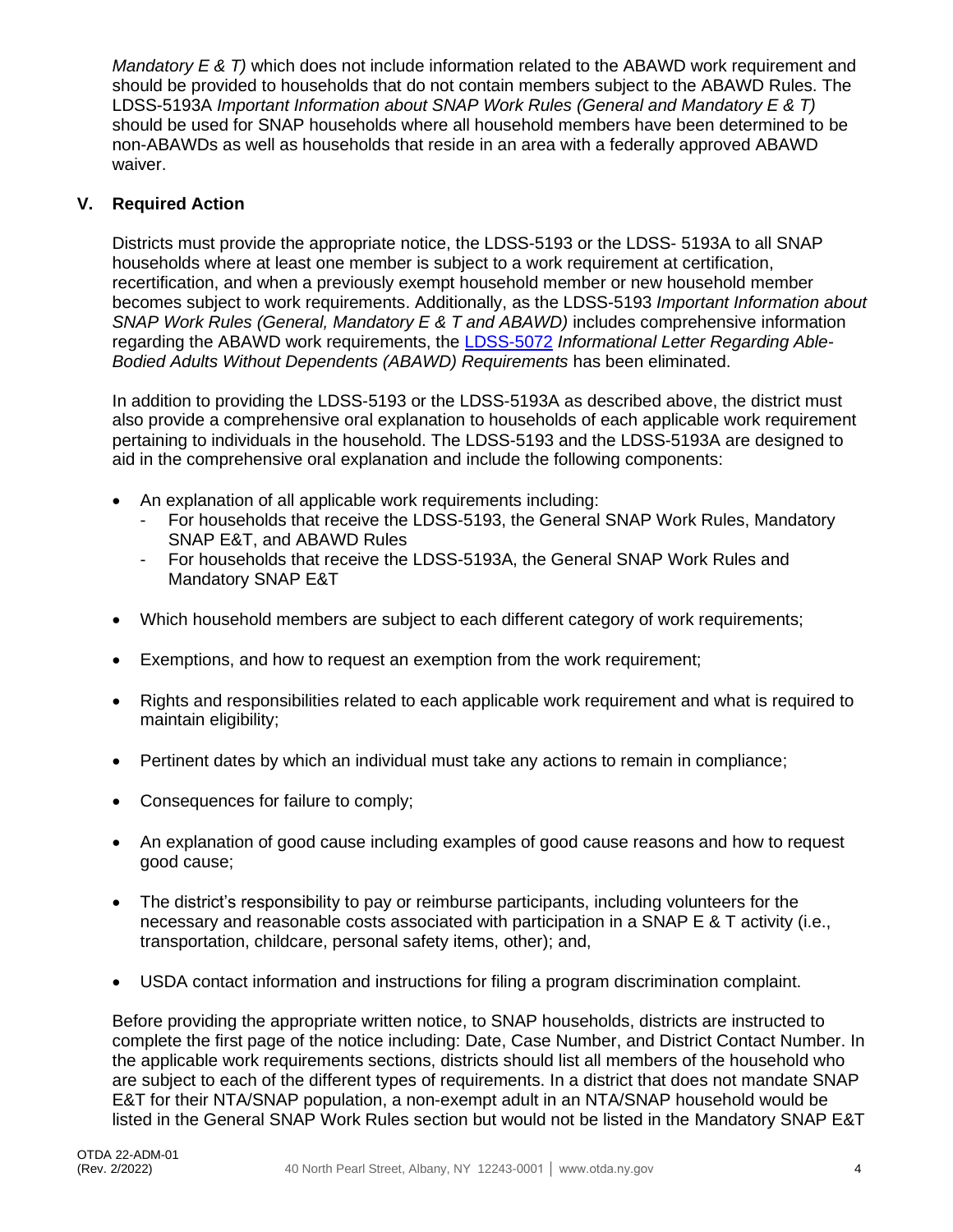section. Additionally, at this time during the statewide waiver of the ABAWD requirements (currently in effect through September 30, 2022) districts should use the LDSS-5193A for all households including those containing individuals who are assigned an ABAWD status code of A. The LDSS-5193A which does not explain the ABAWD requirements should be used throughout the duration of the statewide ABAWD waiver as during that period ABAWDs residing in all areas of New York State are not be subject to the ABAWD requirements.

In the event the ABAWD waiver ends and ABAWDs become subject to the ABAWD Rules, districts without a full county waiver must begin using the LDSS-5193 *Important Information about SNAP Work Rules (General, Mandatory E & T and ABAWD)* for households containing individuals subject to the ABAWD Rules and must list the names of all individuals in the household who are assigned an ABAWD status code of A in this section.

Additionally, if New York State is not granted a statewide ABAWD waiver as of October 1, 2022, districts that do not have a full county ABAWD waiver will be required to resume providing the [LDSS-5127](http://otda.state.nyenet/ldss_eforms/eforms/5127.pdf) *Able-Bodied Adults Without Dependent (ABAWD) Work Activity Letter* (or locally developed equivalent approved by OTDA) to each ABAWD subject to the ABAWD requirements. Further information on the requirement to offer an ABAWD a qualifying work activity assignment can be found in [18-ADM-07.](https://otda.ny.gov/policy/directives/2018/ADM/18-ADM-07.pdf)

Districts must retain copies of all LDSS-5193 and LDSS-5193A notices provided to the household in the case record. Districts must also document the case record through case notes/comments, in a timely manner, when the comprehensive oral explanations pertaining to SNAP work requirements occur at certification, recertification, and at any time an exempt household member or new household member becomes subject to work requirements.

#### **VI. Forms Ordering Information**

- The English version of the LDSS-5193 and the LDSS-5193A are Web Only forms. These forms are also available on the OTDA Intranet website in the following languages: Arabic, Bengali, Chinese, Haitian-Creole, Italian, Korean, Polish, Russian, Spanish, and Yiddish.
- To access the above referenced document in English and other than English languages go to the OTDA Intranet website at: [http://otda.state.nyenet/ldss\\_eforms/.](http://otda.state.nyenet/ldss_eforms/)
- The LDSS-5193 and LDSS-5193A have been posted on the OTDA Intranet website at: [http://otda.state.nyenet/ldss\\_eforms/](http://otda.state.nyenet/ldss_eforms/) and are available for downloading by local districts for reproduction locally.
- The LDSS-5193 and the LDSS-5193A are available in Intelligent Auto Fill (IAF). Copies of the LDSS-5193 and the LDSS-5193A when generated through IAF will be stored in the Imaging and Enterprise Document Repository (IEDR) for districts using IEDR for electronic case files.
- Upon the release of this ADM, all previous versions, including other than English languages of the LDSS-5072 *Informational Letter Regarding ABAWD Requirements* **must immediately be destroyed**.
- The LDSS-5193 and the LDSS-5193A are Web posted only forms; therefore, they are only available online and are not available in hard copy from the New York State Office of Temporary and Disability Assistance (OTDA).
- Questions concerning Web posted only forms should be directed to BMS Document Services at: (518) 474-9522.